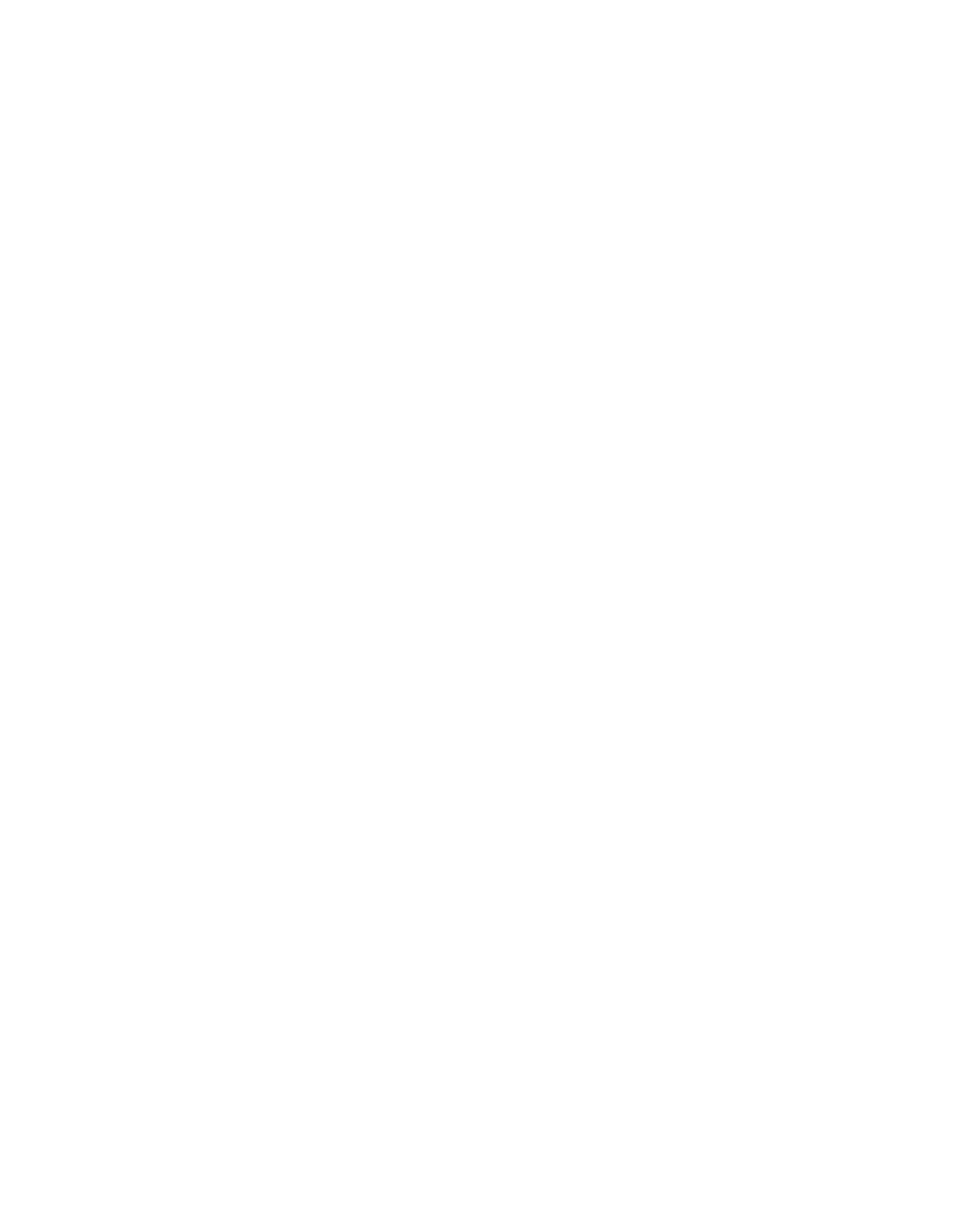### **SNF V CYTEC INDUSTRIE: NATIONAL COURTS WITHIN THE EC APPLY DIFFERENT STANDARDS TO REVIEW INTERNATIONAL AWARDS ALLEGEDLY CONTRARY TO ARTICLE 81 EC**

*Pierre Heitzmann and Jacob Grierson*\*

#### **1. Introduction**

 $\overline{a}$ 

Since the decision of the European Court of Justice in *Eco Swiss China vs. Benetton Internationa*l case ("**Eco Swiss**")1 and the *Thalès vs. Euromissile* case ("**Thalès**") decision rendered by the Paris Court of Appeal, there has been a controversy among arbitration practitioners and scholars about the degree and scope of review of awards deciding EU competition law issues.2

In two recent decisions rendered in France and in Belgium (which are still subject to appellate proceedings in both jurisdictions), the courts applied different standards to review the same award (the "**SNF award**"), and thus reached radically different results: while the recognition and enforcement of that award was granted in France in March 2006 (the

Pierre Heitzmann is a partner at Jones Day. Jacob Grierson is a European Counsel at Jones Day. They wish to thank Laurence Marquis of Jones Day and Benoît Champon for their assistance in researching this article and in translating the SNF v Cytec Industries cases.

<sup>1</sup> European Court of Justice, July 1, 1999, *Eco Swiss China Time Ltd* v. *Benetton International NV* (1999), Case C-126/97, available on the EU's website *europa.eu.int* and reported at 1 ECR. I-3055 and [1999] 2 All ER (Comm). See also Stockholm Arb Report 2000:1 p 23 ("the Eco Swiss v Benetton decision").

<sup>2</sup> See P. Senkovic and P. Lastenouse, International Arbitration and Antitrust Law : Eco Swiss Judgment Revisited by the Paris Court of Appeal, Mealeys Int'l Arb. Rep., Vol 20 #2 (February 2005) ; L. G. Radicati di Brozolo, *L'illicéité qui crève les yeux: critère du contrôle des sentences au regard de l'ordre public international*, 2005 Rev. arb. 529; A. Mourre, JDI Clunet 2005, p. 357 ; G. Chabot, Articulation entre Droit Communautaire de la Concurrence et Arbitrage, JCP 2005.II.10039 ; Ch. Seraglini, L'affaire *Thalès* et le non-usage immodéré de l'exception d'ordre public (ou les dérèglements de la déréglementation), Gaz. Pal. 21-22 oct. 2005, p. 5 and commentary at JCP 2005.I.134 § 8 ; D. Bensaude, Thalès Air Defence BV v. GIE Euromissile: Defining the Limits of Scrutiny of Awards Based on Alleged Violations of European Community Law, J. of Int'l. Arb. 2005, p. 239 ; E. Loquin, RTD com. 2005.263; Cl. Lucas de Leyssac, Arbitrage et Concurrence: retour sur Eco Swiss, Revue des droits de la concurrence, 2005, n° 1, p. 1; Th. Clay, D. 2005.Panorama, cahier n° 44, Eric Barbier de La Serre et Cyril Nourissat, "Contrôle des sentences arbitrales à l'aune du droit de la concurrence : à la recherche du bon équilibre…", *Revue Lamy de la Concurrence*, février/avril 2005, n°2, p. 68. See also Stockholm Int. Arbitration Review 2005:2 p 193 ("the Thalès v Euromissile decision").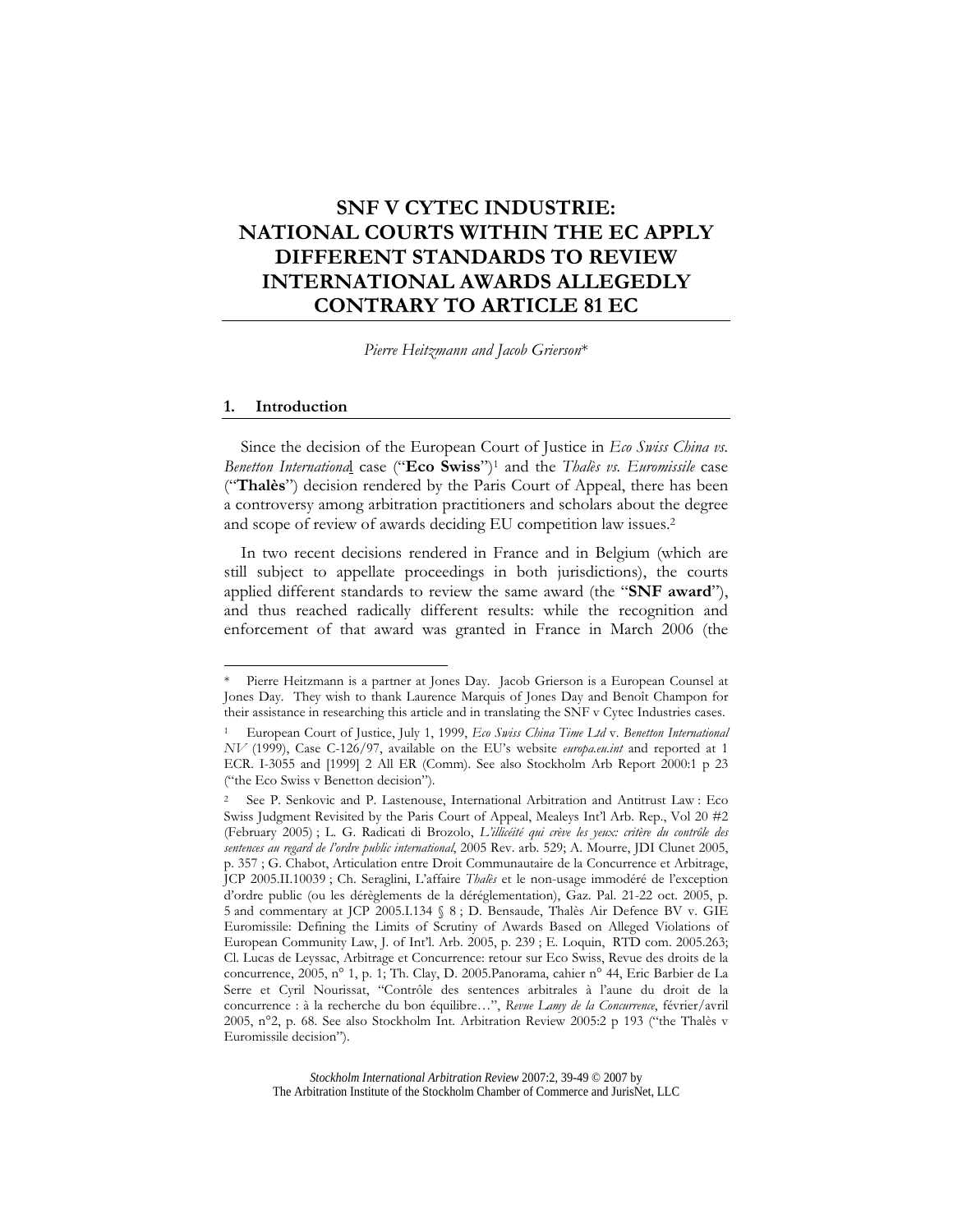#### 40 **STOCKHOLM INTERNATIONAL ARBITRATION REVIEW 2007:2**

"**French SNF case**"),3 both that award and an earlier partial award were annulled in Belgium in March 2007 as being contrary to Article 81 EC (the "**Belgian SNF case**").4

#### **2. Background Facts**

The arbitral awards recognized by the Paris Court of Appeal and annulled by the *Tribunal de première instance de Bruxelles* (the "**TPI**") related to two long-term contracts for the supply of acrylamide ("**AMD**") by Cytec, a Dutch company, to SNF, a French company. AMD, a chemical compound often used as a water-soluble thickener, is an essential raw material for products manufactured by SNF. The first supply contract (the "**1991 Contract**") was entered into in 1991 and was to run until June 30, 1995, but was replaced by a second contract (the "**1993 Contract**"), which was concluded on October 1, 1993.

On January 10, 2000, at a time when SNF apparently no longer needed AMD from Cytec,<sup>5</sup> SNF notified Cytec in writing that it considered the 1993 Contract to be contrary to Articles 81 of the EC Treaty, on the ground that the 1993 Contract was a concerted agreement effectively restricting competition. SNF also considered the 1993 Contract contrary to Article 82 of the EC Treaty, arguing that Cytec had abused of a dominant position. As a result, SNF requested termination of that contract.

In May 2000, Cytec started an ICC arbitration in Brussels, pursuant to the arbitration clause of the 1993 Contract, which provided for the arbitrators to "apply the *lex mercatoria* and in addition where necessary the appropriate law" (*i.e.*, French law, which was stated elsewhere to govern the contract).

#### **3. Arbitral Awards**

 $\overline{a}$ 

The arbitral tribunal (the "**Tribunal**") rendered two awards: a partial award on liability, on November 5, 2002; and a final award on damages and interest, on July 28, 2004.

The decision is found under Court Decisions on Arbitration p. 99.

<sup>4</sup> The decision is found under Court Decisions on Arbitration p. 79.

<sup>5</sup> The Belgian SNF Case quoted the Arbitral Tribunal's partial award "*The 1993 agreement was contravening to article 81 from the origin as its purpose was to prevent SNF from entering the AMD market for 8 years. Therefore, and with a certain reluctance on the majority's side who considers that an unfair advantage may have been obtained by SNF in complaining about the said agreement at a time when it did not need to be supplied by CYTEC anymore, the Tribunal considers that the 1993 agreement is forbidden by article 81 (1) and has not been subject to an exemption pursuant to article 81 (3). The agreement is therefore null and void based on article 81 (2). The nullity deriving from contracts forbidden according to article 81 has a retroactive effect; the agreement is therefore void ab initio*" (p. 38)", see translation of the Belgian SNF case quoting the partial award.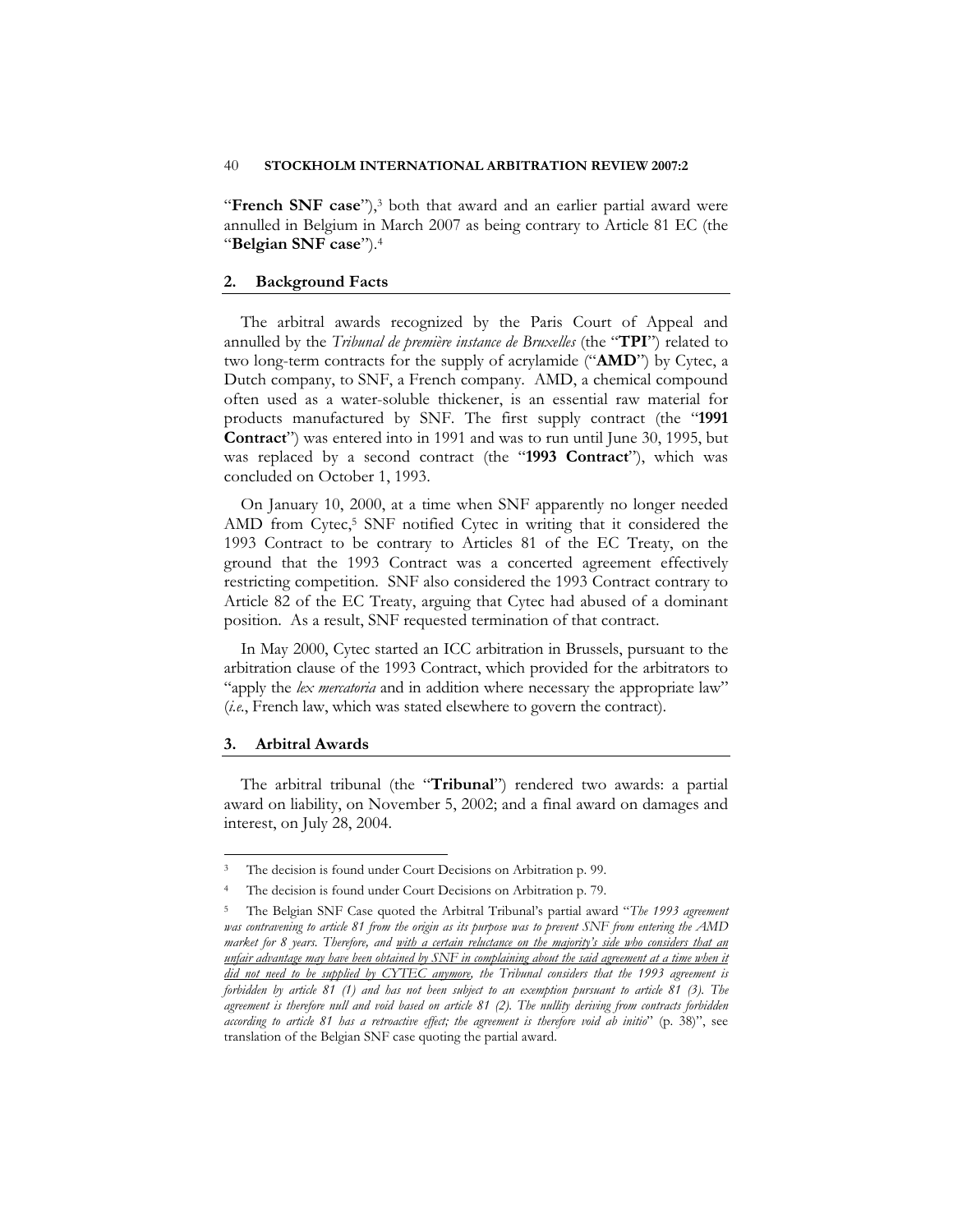In the partial award, the Tribunal found that the 1993 Contract was indeed contrary to Article 81 of the EC Treaty, because its object had been to prevent SNF from entering the AMD market and therefore to restrict competition.6 The Tribunal went on to find that both Cytec and SNF knew, or should have known, that the 1993 contract was null and should therefore equally share responsibility, and that each of the parties was thus liable to the other for half of any damage suffered as a result of the nullity of the contract. In the case of SNF, the Tribunal held, this would require proof that it could have purchased AMD from third-parties at cheaper prices, or that the 1993 Contract as executed reduced SNF's competitiveness. Finally, the Tribunal found that there had been no evidence showing that Cytec abused a dominant position when concluding the 1993 contract.

In its final award, the Tribunal awarded Cytec damages of  $\epsilon$  6,467,500 plus interest, relating to (a) the profits that Cytec would have made under the 1991 Contract if it had not been replaced by the 1993 Contract and (b) the higher European market prices that Cytec might have charged SNF absent the 1993 Contract. By contrast, the Tribunal awarded nothing to SNF. It found that SNF had not proven that it would have obtained better terms from Cytec or a third-party supplier than under the 1993 Contract.

SNF challenged the award (i) by filing an application to set aside both the partial and the final awards in Belgium, where the awards had been rendered, (ii) by challenging before the Paris Court of Appeals the recognition of the final award sought by Cytec in France, (iii) by writing directly to the Directorate General for Competition of the EC Commission about the alleged violations of antitrust laws as a result of the final award; and (iv) by filing criminal proceedings before French courts alleging violation of Articles L420-1 (prohibition of concerted actions, agreements, or undertakings intended to limit access to the market), L420-2 (prohibition of abuse of a dominant position) and L420-6 (criminal sanctions for violations for L420-1 and L420-2) of the French Commercial Code.

#### **4. The French Proceedings**

 $\overline{a}$ 

Cytec attempted to enforce the final award in France, but SNF challenged the enforcement proceedings before the French courts on a number of grounds, including that the agreement violated Articles 81 and 82 EC by awarding the allegedly dominant party, Cytec, more benefits through the annulment of the 1993 Contract than through its performance.

The tribunal held that, in assessing its damages, Cytec was entitled to rely on the 1991 Contract for the period 1993-1995 (*i.e.*, from the date when it was replaced by the 1993 Contract until the date at which it would otherwise have expired). Neither of the parties had argued that the 1991 Contract was contrary to Article 81.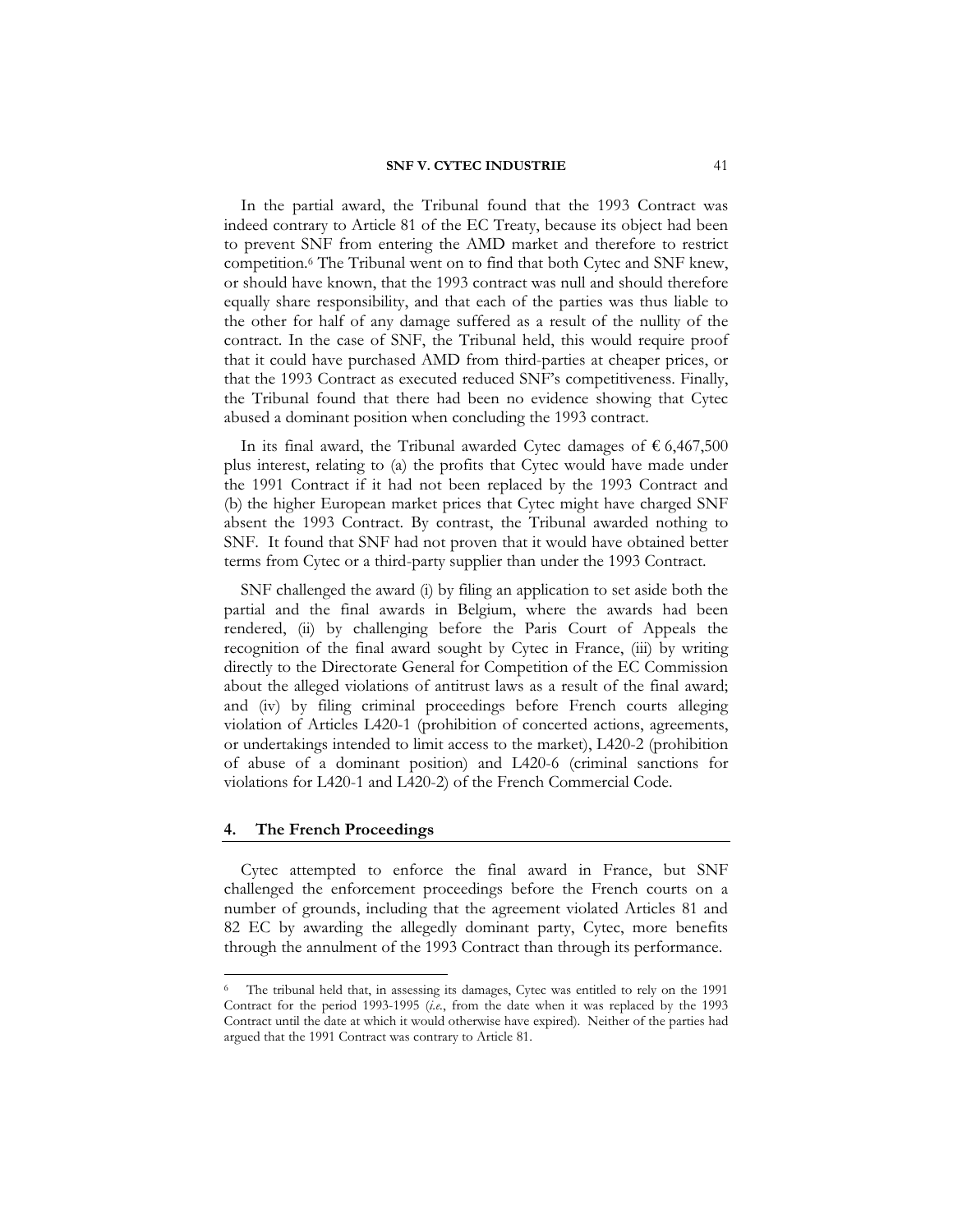#### 42 **STOCKHOLM INTERNATIONAL ARBITRATION REVIEW 2007:2**

On March 23, 2006, the Paris Court of Appeal rejected SNF's challenge. It gave particularly short shrift to the Article 82 argument. The Court of Appeal noted that the Tribunal had fully addressed the question whether the 1993 Contract infringed Articles 81 and 82, and had in fact found that it did infringe Article 81. SNF had asked the Tribunal for damages, the Tribunal had rejected this request, and, in the absence of a "flagrant, real and concrete violation of international public policy" there was no reason to substitute the Court of Appeal's view in place of the Tribunal's.7

When considering the standard of review of the award, the court held that "while it is true that under Article 1502 of the NCPC, the Court of Appeal exercises its power to review the complaint based on that article by seeking all elements related to one of the grounds of challenge, in fact and in law, without any limitation, with respect to the violation of international public policy, the Court exercises only an extrinsic review of the award since only the recognition or enforcement of the award is reviewed with respect to its compliance with international public policy at the time of its submission to the judge."

The Court also rejected SNF's request for a stay of the enforcement proceedings pending the resolution of the criminal proceedings that had been commenced by SNF after the issuance of the award.

#### **5. The Belgian Proceedings**

 $\overline{a}$ 

Meanwhile, SNF had in May 2005 applied to the TPI for annulment of the two awards. The application was made on the basis of the Tribunal's alleged breach of EC competition laws.

In respect of these, the TPI held, citing the ECJ's judgment in *Eco Swiss*, that:

"It is not for this court to rehear the merits of the case which was submitted to arbitration but rather to verify, by reading the award, whether:

– in its appreciation of the facts which have been presented to it (and regardless of the appreciation which this court might itself make of those facts, which could be quite different), and

<sup>7</sup> A full translation of the Paris Court of Appeal's decision is attached. For commentary on the decision, see Heitzmann and Grierson, "The French Approach to Arbitrating EC Competition Law in the Light of the Paris Court of Appeal's Decision in *SNF v Cytec Industries*," in Zuberbühler and Oetiker, Practical Aspects of Arbitrating EC Competition Law (Schulthess, 2007).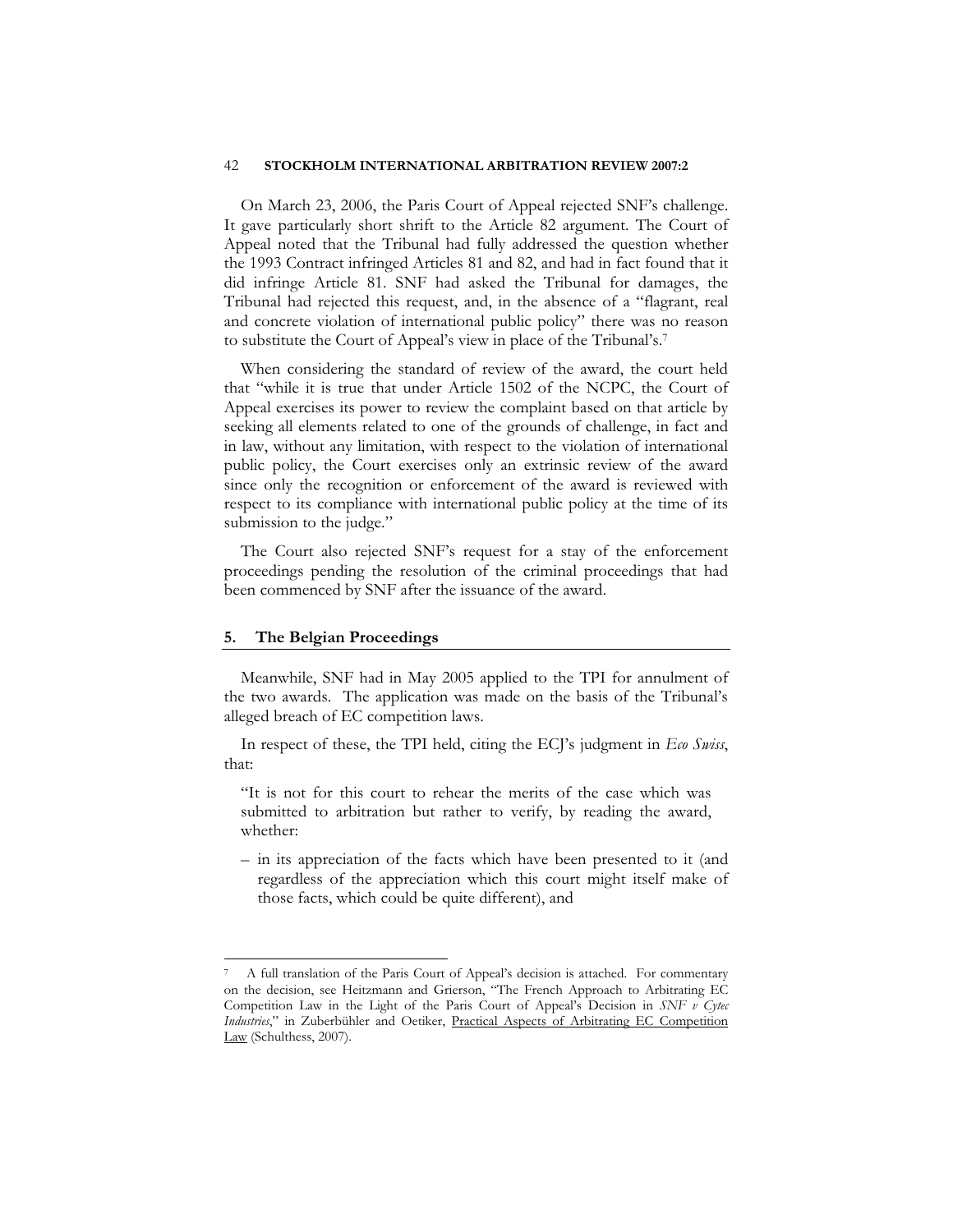- in its application of the law to those facts, such as they have been appreciated,

The Tribunal has or has not breached Articles 81 and 82 of the EC Treaty, which are [rules of public policy]."

Having laid down this standard of review, the TPI then went on to put it into practice in relation to the Tribunal's awards.

In respect of Article 82, the TPI upheld the Tribunal's finding that Cytec was not in a dominant position. Noticeably, it did so after a relatively detailed review of the relevant considerations that had led the Tribunal to reach that conclusion.

As to Article 81, on the other hand, the TPI found that the Tribunal's reasoning was self-contradictory: it had found that the 1993 Contract restricted competition under Article 81 because of its excessive duration; and yet it found that, absent the 1993 Contract, SNF would in any case have purchased the same quantities of AMD from Cytec at higher prices. The TPI held that:

"To find, as the Tribunal did (albeit on the basis of declarations by the parties, including SNF), that *during the entire period*, SNF would necessarily have purchased from Cytec the same quantities as those specified in the 1993 Contract and at higher prices, amounts to denying the anti-competitive nature of that contract."

Accordingly, the TPI found that the two awards were contrary to Article 81 "to the extent that, by the solution which they gave to the dispute, they amounted to giving effect to a contract which had been judged anticompetitive."8

Interestingly, one of the members of the Tribunal, Hans van Houtte, had previously stated in an article published in 2005: "Awards that discourage parties to invoke the nullity of an agreement ex Art. 81 EC by refusing an appropriate remedy, may be considered in EU Member States in breach of public policy and risk thus to be annulled."9

<sup>8</sup> A full translation of the TPI's judgment is attached. It is not clear why the TPI found the partial award, as opposed to the final award, contrary to Article 81. As explained above, the partial award had merely found that the 1993 Contract was contrary to Article 81 and had left the question of damages to be determined in the final award. See further below ("Analysis").

<sup>9</sup> "Arbitration and Arts. 81 and 82 EC Treaty – A State of Affairs" ASA Bulletin, Vol. 23 No. 3 (2005), pp. 431-448.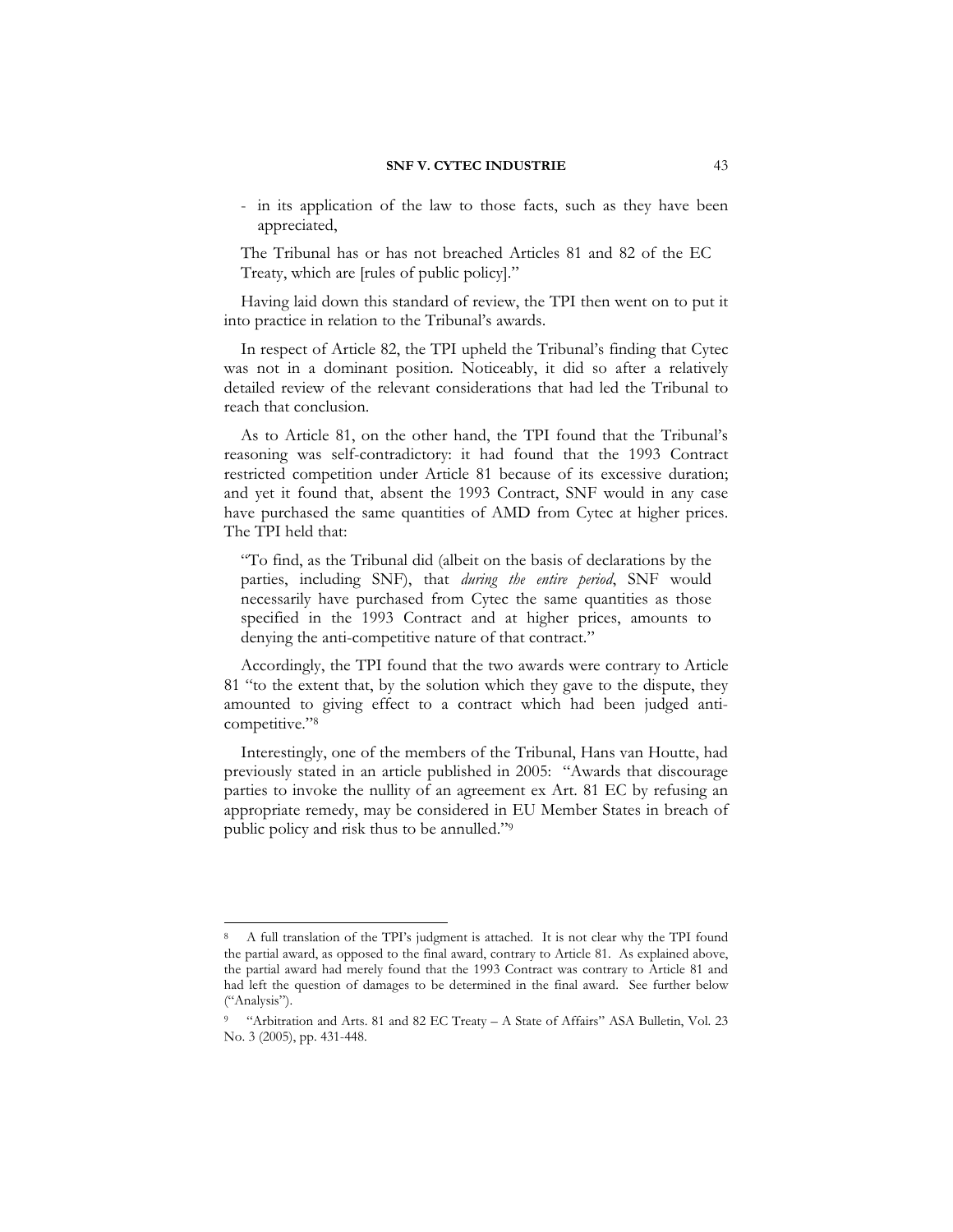#### **6. Analysis**

The ECJ's decision in *Eco Swiss* makes it clear that a national court in the European Union must annul an arbitral award which infringes Article 81 "where its domestic rules of procedure require it to grant an application for annulment founded on failure to observe national rules of public policy."10

While this is well known and generally accepted by arbitration practitioners, what has been hotly contested since the *Eco Swiss* decision is the level of review that is required.11 How far should a national court go in reviewing the merits of the relevant competition law issues in order to decide whether an award infringes Articles 81 and 82?

The judgments of the Paris Court of Appeal and the Brussels TPI in *SNF v Cytec Industrie* represent very different answers to this fundamental question:

- The approach followed by French courts is now clear: French courts will exercise only an extrinsic review of the award since only the recognition or enforcement of the award is reviewed with respect to its compliance with international public policy when parties have raised the competition law arguments in the course of the arbitration itself (as in the SNF case).12 In addition, French courts will not intervene to annul an arbitral award on competition law grounds unless the award itself would constitute a "flagrant, real and concrete violation of international public policy." This standard of review with respect to the compliance of international awards with international public policy has been followed by both the French Court of Appeal and the French Supreme Court since 1991. 13
- The Brussels TPI has taken the opposite approach: in the SNF case it engaged in a detailed analysis of the Tribunal's reasoning in respect of Articles 81 and 82 (albeit without seeking to examine the evidence behind the award itself) in order to reach the conclusion that, although the Tribunal had applied Article 81 to annul the 1993 Contract, the Tribunal had nevertheless infringed Article 81 by failing to award

<sup>10</sup> *Eco Swiss* (*op cit.*), at ¶ 37.

<sup>11</sup> See *supra*, note 2.

<sup>&</sup>lt;sup>12</sup> If the parties have waited to do so at the enforcement stage, the Paris Court of Appeal may direct them to submit the issue to the Arbitral Tribunal who has jurisdiction to address competition law issues (as in the Thalès case, see Judgment of the Paris Court of Appeal, 18 November 2004; for commentaries on the Thalès case, see *supra*, note 2.)

<sup>13</sup> See French Supreme Court, decisions Nos. 1563, 1564 and 1565 of November 19, 1991, Applications Nos. 89-22.040, 41 and 42, Rev. Arb., 1992, p. 76, commentary by L. Idot. See also French Supreme Court, Gallay vs. Fabricated Metals, January 5, 1999 Rev. Arb., 2001, p. 807 and more recently, Paris Court of Appeal, March 4, 2004, Rev. Arb., 2005, p. 143.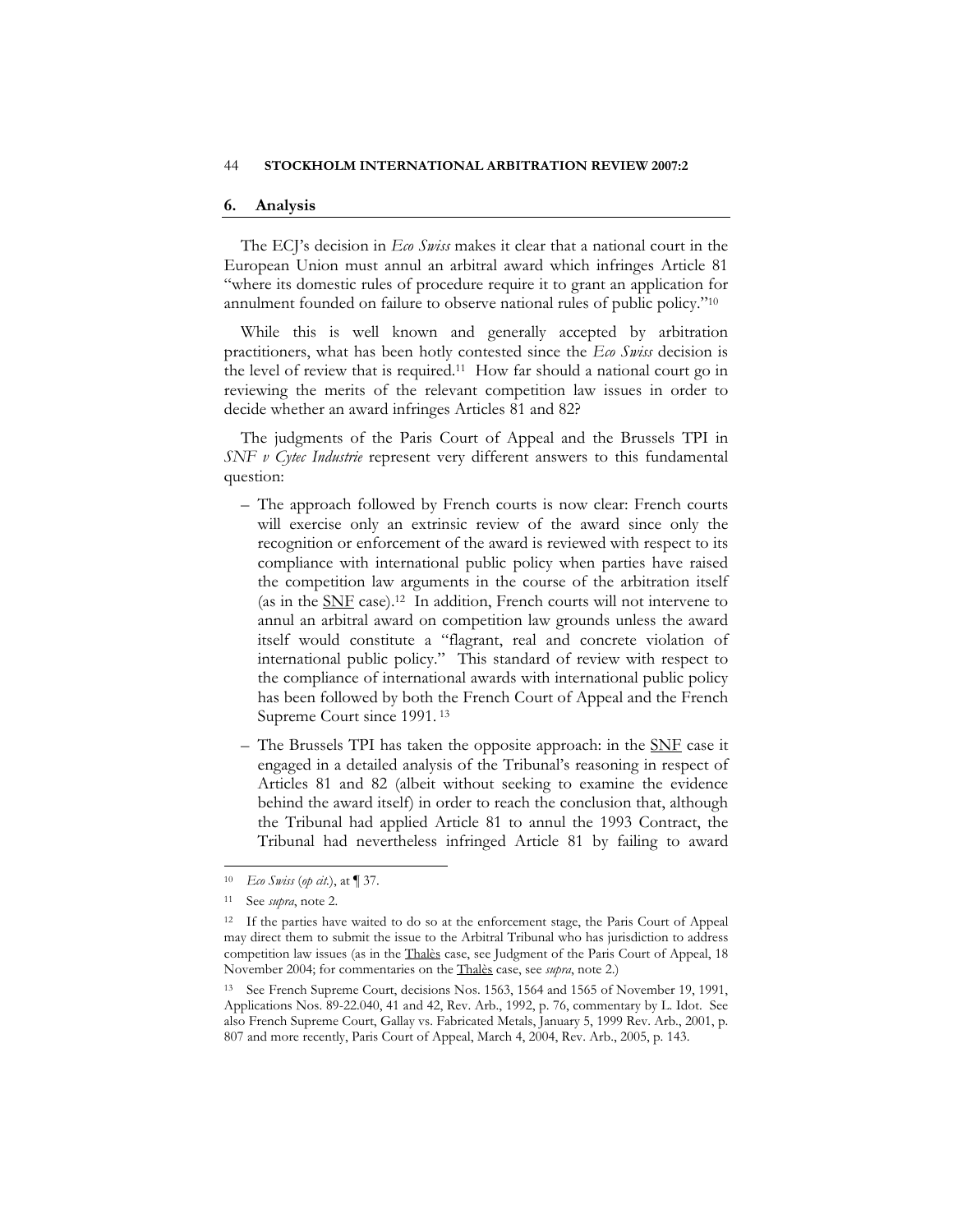sufficient damages to one of the parties. The review of the reasoning of awards by Belgian courts is not a new trend in Belgian case-law with respect to the interpretation of Article 1704(2)(a) of the Belgian Judicial Code, and therefore the TPI's approach only reflects a different approach in the degree of review of international awards.14

Apart from SNF's counsel (who included leading arbitration practitioners Emmanuel Gaillard and Bernard Hanotiau in the French and Belgian proceedings respectively), arbitration practitioners are likely to prefer the Paris Court of Appeal's approach to the Brussels TPI's. The latter effectively opens the way to appeals against any arbitral awards that may arguably raise competition law issues, which potentially includes a very large number of arbitral awards. Even when an arbitral tribunal has found that Article 81 or 82 has been infringed, an appeal can still be made with respect to the damages awarded. Assuming the TPI's decision is not reversed, any party that wishes to negotiate a discount on an arbitral award rendered in Brussels need only apply to the Belgian courts on the basis that there are difficult competition law issues that need to be examined (or re-examined). Parties choose arbitration precisely in order to avoid this type of risk.

In contrast, the French SNF case confirmed that it is the recognition and enforcement of the award, not the reasoning on the merits contained in the award itself, which must be reviewed to see whether it is contrary to public policy principles. This literal interpretation of Article V.2 (b) of the 1958 New York Convention is also in accordance with the more general principle that arbitral awards cannot and should not be reviewed on their merits, including for an alleged erroneous application of the law to the facts.

Furthermore, it is not at all clear that the Paris Court of Appeal's judgment is in fact less faithful to the ECJ's judgment in *Eco Swiss* than the Brussels TPI's judgment. ¶ 37 of the ECJ's judgment makes clear that EC law only requires the reviewing court to annul an arbitral award for breach of Article 81 where the court's "domestic rules of procedure require it to grant an application for annulment founded on failure to observe national rules of public policy." In other words, *Eco Swiss* does not require national courts to undertake a greater level of review in respect of EC competition law than they would where other public policy arguments are made.

<sup>14</sup> Article 1704(2)(a) of the Belgian Judicial Code provides that "An arbitral award may be set aside if it is contrary to *ordre public*." It is worth noting that, as a matter of Belgian law, the reviewing court is entitled to carry out a detailed review where annulment is sought on grounds of national public policy, by way of exception to the general rule that the reviewing court should not review the merits of an award. See Keutgen and Dal, *L'Arbitrage en Droit Belge et International* (2nd ed., Brussels, 2006), at ¶ 566 (citing Civ. Liège, 6 March 1984, *Jur. Liège*, 1984, p. 197). For examples of Belgian decisions reviewing the reasoning of awards with respect to the compliance with *ordre public*, see B. Hanotiau and O. Caprasse, L'annulation des sentences arbitrales, J.T. 2004, p. 418, at §43, p.419.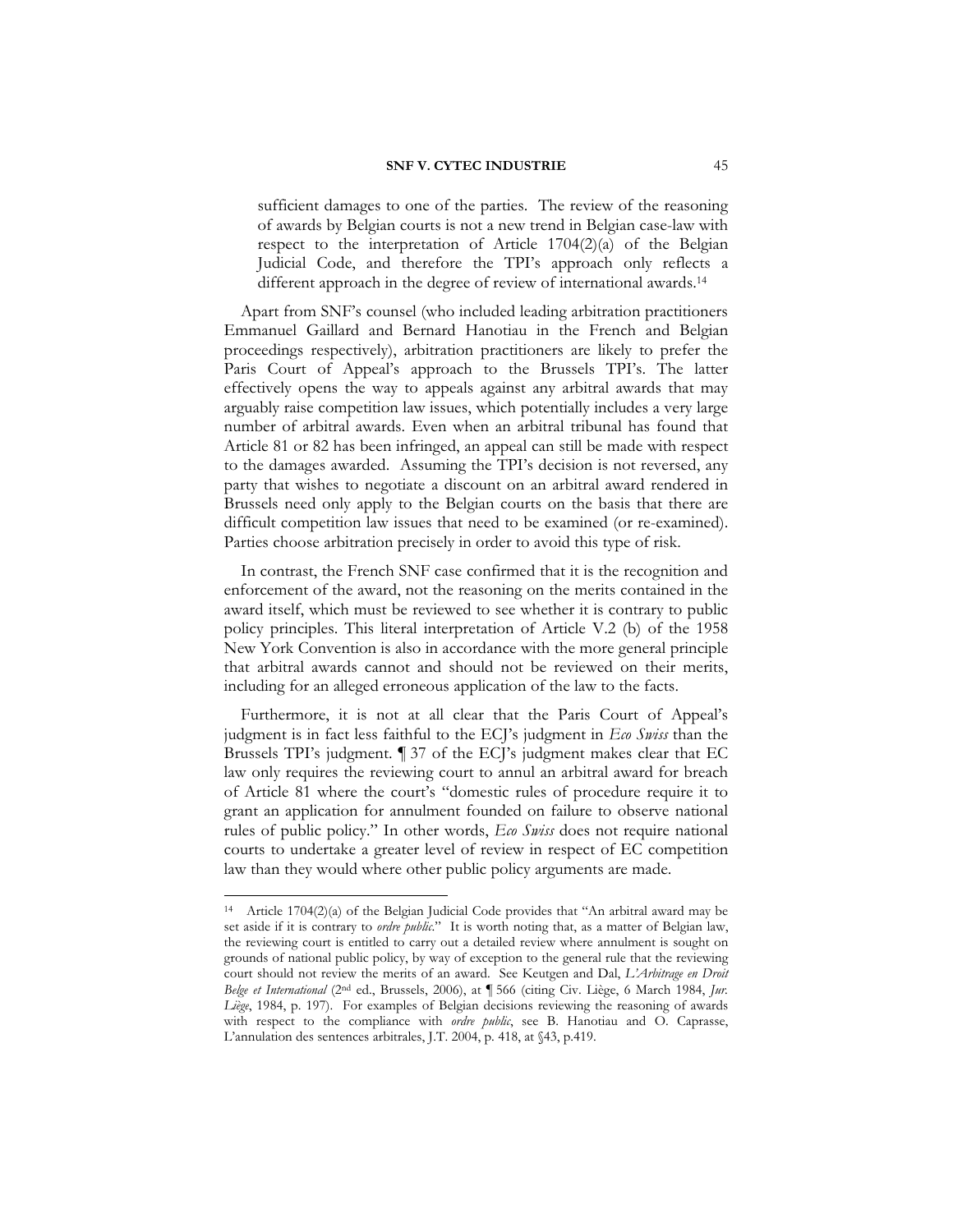#### 46 **STOCKHOLM INTERNATIONAL ARBITRATION REVIEW 2007:2**

In addition, it may be argued that the Paris Court of Appeal's approach is in fact consistent with the EC law principle that national procedural rules should in general be allowed to stand, as enunciated by the ECJ, for example, in answer to the fourth and fifth questions in *Eco Swiss*, in relation to the Dutch rules of *res judicata*. Indeed, in the *Eco Swiss* case itself, the Dutch courts ended up enforcing a final award that was contrary to Article 81 EC precisely because the Article 81 issue was considered unreviewable under the *res judicata* domestic rule of procedure. This issue had been raised by the Dutch courts, to which the ECJ responded that a final award contrary to Article 81 EC could be recognized if the Article 81 issue had been finally decided in a previous partial award and had become *res judicata* as a result. Not surprisingly, on March 28, 2000, the Dutch Supreme Court [Hoge Raad] held that the *res judicata* effect of the first *Eco Swiss* award prevented any challenge based on Article 81 EC:

 "The answers of the ECJ put an end to this case, even if Mr. Groen [counsel for Benetton] boldly attempts to turn the tide. In essence, the situation is now such that Benetton has won the battle as far as [answer (1)] is concerned but has lost it with respect to [answer (2)]. The latter is determinative. Also taking into account the Supreme Court's finding in its interim decision [of 21 March 1997] ... this favourable [first] answer does not help Benetton. After all, the *res judicata* effect of the PFA, the partial final award holding that the parties are bound by their agreement, prevents a defense (i.e., regarding Art. 81 EC Treaty) in relation to the FAA, which decided on the quantum of Benetton's liability, aimed at attacking the decision that the parties are bound by their agreement." 15

In contrast, as a matter of Belgian law, the first award could not be considered as having *res judicata* authority in the face of international public policy.16 Yet it is not clear from the Brussels TPI's decision why it was necessary to annul the 2002 partial award, since there was no longer any contradiction between the two awards once the final award had been annulled.

The Brussels TPI decided to annul both the partial award of 2002 and the final award of 2004 because of the "entire reasoning being vitiated by a

<sup>15</sup> See Hoge Raad [Supreme Court], 25 February 2000, *Eco Swiss China Time vs. Benetton International NV*, Yearbook Commercial Arbitration, A.J. van den Berg (ed.), Vol. XXV  $(2000)$ , pp.  $443 - 534$ .

<sup>16</sup> Unlike the Dutch approach to the *res judicata* authority of arbitral awards, Article 1703 of the Belgian Judicial Code provides that "Unless the award is contrary to *ordre public* or the dispute was not capable of settlement by arbitration, an arbitral award has the authority of *res judicata* when it has been notified in accordance with paragraph 1 of Article 1702 and may no longer be contested before the arbitrators." See also B. Hanotiau and O. Caprasse, L'annulation des sentences arbitrales, *id*. at §99, p.427.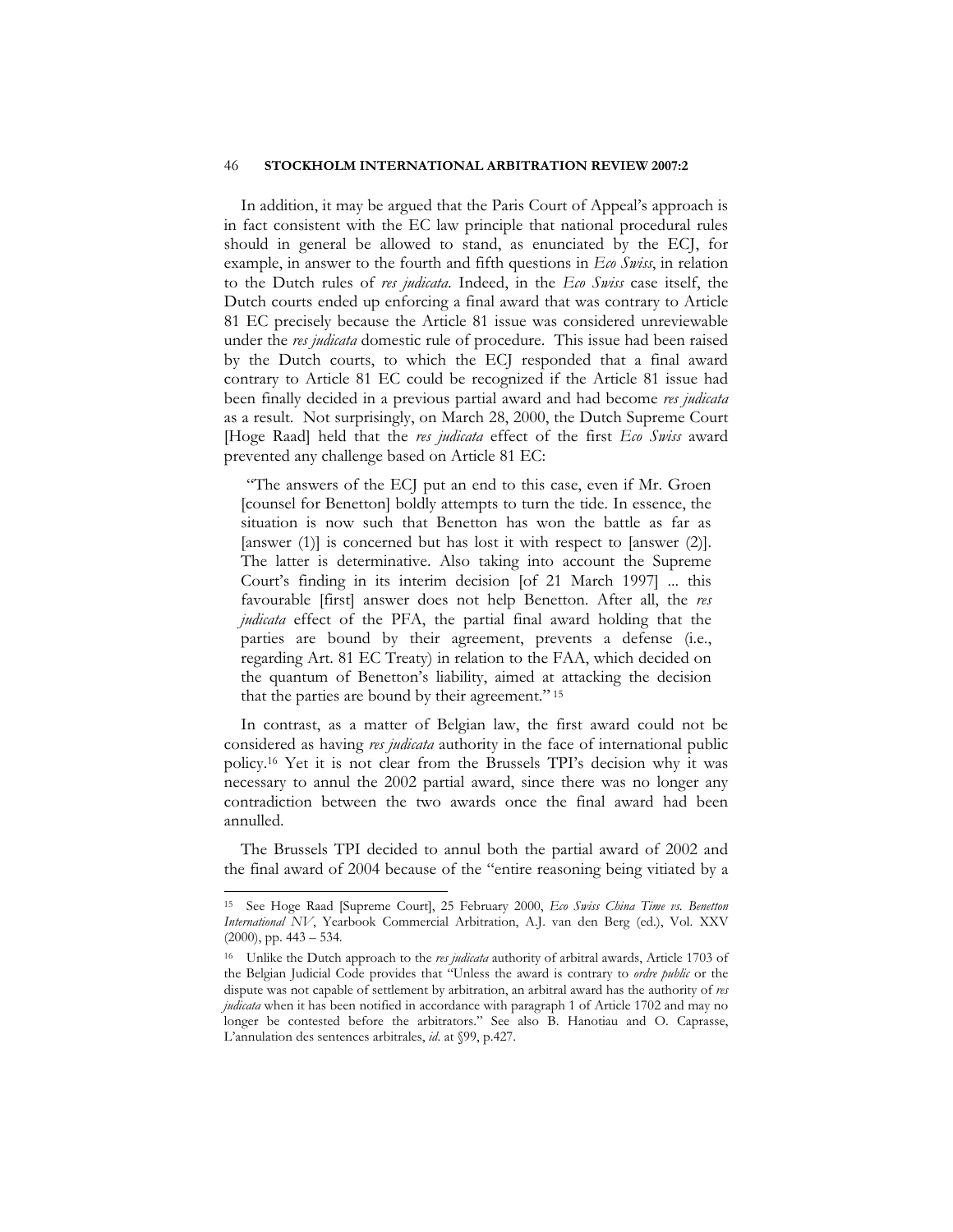contradiction, from the admission of a violation of article 81 EC Treaty [in the partial award] to the conclusions which were drawn [in the final award.]" While considering the actual outcome of the two awards, the Brussels TPI concluded that effectively "the solutions they bring to the dispute give effect to an anti-competitive contract."

While the Brussels TPI judgment does appear to be more closely in line with the views of those practitioners who favour a more substantial review of international awards on antitrust issues, it goes beyond what most practitioners would expect: the Brussels TPI effectively reviewed the allocation of damages as a result of a contract held contrary to Article 81 EC.

In contrast, the Paris Court of Appeal refused to review the damages issue, holding "that the conclusions reached by the arbitral tribunal with regard to the evaluation of damages do not fall within the scope of review provided under Article 1502-5° for the protection of fundamental principles." The Paris Court of Appeal only verified that the Arbitral Tribunal had "addressed the issue of whether the 1993 contract complies with the provisions of Articles 81 and 82 of the EC Treaty, with respect to the facts and the legal arguments which were presented by the parties, as well as with respect to the case-law of the European Court of Justice." This approach echoes the approach suggested by the U.S. Supreme Court in *Mitsubishi*: "While the efficacy of the arbitral process requires that substantive review at the award-enforcement stage remain minimal, it would not require intrusive inquiry to ascertain that the tribunal took cognizance of the antitrust claims and actually decided them."17

Nevertheless, the Brussels TPI refused to review the underlying evidence. To the contrary, the Brussels TPI held that it was "not for this court to rehear the merits of the case which was submitted to arbitration but rather to verify, *by reading the award*, whether … [t]he Tribunal has or has not breached Articles 81 and 82 of the EC Treaty, which are [rules of public policy]."

Here again, the Brussels TPI decision differs from the French SNF case: while the Paris Court of Appeal held that it would not hesitate to seek "all elements related to one of the grounds of challenge, *in fact and in law*, without any limitation, with respect to the violation of international public policy," the Brussels TPI held that it would not re-hear evidence on the antitrust issues and limit its review to the *reasoning followed by the Arbitral Tribunal* while reading the award.

<sup>17</sup> Mitsubishi Motors V. Soler Chrysler-Plymouth, 473 U.S. 614 (1985)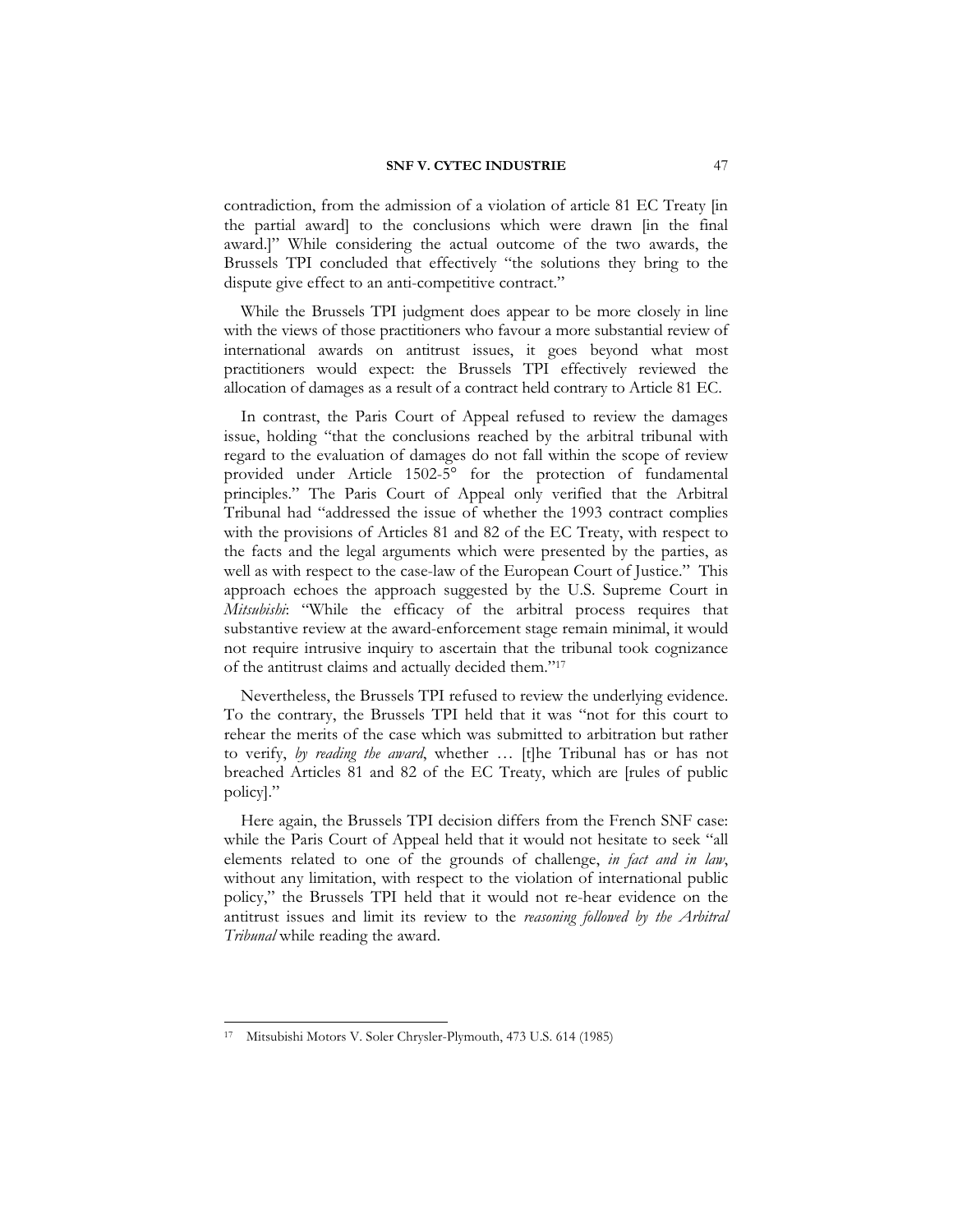#### **7. Conclusion**

 $\overline{a}$ 

It is now clear that different courts in Europe may treat the same award in fundamentally different ways (unless either the French SNF case or the Belgian SNF case is reversed in subsequent appellate proceedings) when reviewing its compliance with international public policy principles, especially with respect to Article 81 EC.

Yet, the issue for the two courts reviewing the SNF award was not whether a contract was contrary to Article 81 or 82 EC: indeed, the arbitrators, the Paris Court of Appeal and the TPI all agreed that the 1993 Contract was contrary to Article 81 EC, that both parties should have been aware of such violation at the time of the conclusion of the contract and that there had been no breach of Article 82 EC. Instead, the Belgian and French courts were asked to review the Tribunal's award of damages resulting from that breach of Article 81 EC.

One can question whether the assessment of damages following a violation of Article 81 should be part of international public policy in Belgium or in other countries where the recognition of international arbitral awards is sought. Indeed, Article 81 prohibits concerted agreements which effectively restrict competition; unlike Article 82, Article 81 does not sanction the abuse of a dominant position. Because under Article 81, the contractual parties have acted in concert to restrict competition, Article 81 does not contemplate that the contracting party suddenly wishing to annul a contract under Article 81 (after having enjoyed its performance for years) be automatically rewarded if indeed a Tribunal finds that *both* parties concluded an agreement effectively restricting competition. More generally, if the assessment of damages following a violation of Article 81 becomes part of international public policy, parties may be encouraged to wait until the arbitrators award damages against them before raising Article 81 as a defence at the enforcement stage (as was also done by the respondents in both the *Eco Swiss* and *Thalès* cases), claiming that the remedy awarded eventually in the final award is not consistent with Article 81 EC. While it is legitimate to question the principle of an *absolute*  arbitral finality of awards without *any* control, the finality of awards remains the central feature of international arbitration.

More generally, an overwhelming majority of arbitration practitioners (including in Belgium)18 agree that the review of arbitral awards by national courts should not become a broad and unlimited review on the merits of the case just because there is an allegation that international public policy has

<sup>18</sup> See Keutgen and Dal, L'arbitrage en droit belge et international, Tome I, Le Droit Belge, 2nd edition, Bruylant 2006 at p. 466. See also B. Hanotiau, Développements récents – législatifs et jurisprudentiels – en matière d'arbitrage commercial en Belgique, Cahiers de l'Arbitrage 1997-2001, p. 165 at p. 169.